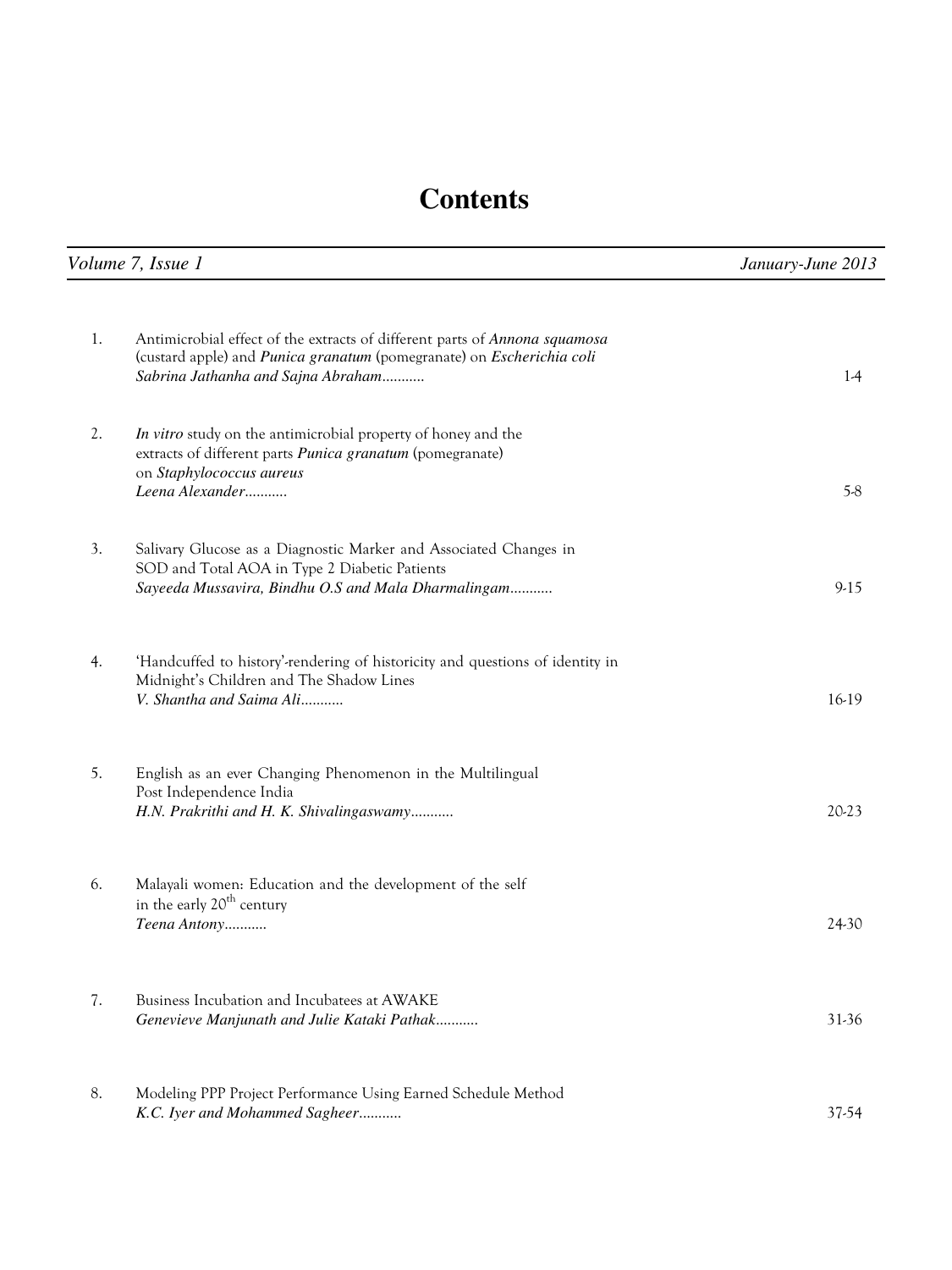### **Antimicrobial effect of the extracts of different parts of** *Annona squamosa***(custard apple) and** *Punica granatum* **(pomegranate) on** *Escherichia coli*

Sabrina Jathanha and Sajna Abraham

#### **Abstract**

From time immemorial, plants have been a valuable source of natural products for promoting health and preventing diseases. In the recent years there has been an upsurge in interest to search for natural therapies especially in countries where traditional remedies are prevalent. A case in point is the intensive studies being done on *Punica granatum,* now being touted as a panacea fruit. Pomegranate is said not only to lower cholesterol oxidation but also minimizes the retention and aggregation of LDL, reduces systolic pressure within a month. Pomegranate is also known to exhibit the strongest antioxidant activities of any food; it may also prove to be promising in the treatment and prevention of breast and prostate cancer. The pomegranate juice is rich in tannins, phenolic acids, and polyphenols and flavonoids. Studies have also shown that *Annona squamosa* (custard apple) has a good number of medicinal uses. Fresh fruits are used to treat skin sores. Infusion of the leaves is used to alleviate pulmonary and eye complaints. Investigations have also revealed antitumor and antibiotic activities. The trunk bark contains alkaloids such as anonaine, tannins and saponins. *Punica granatum* has received much attention from the scientific community, but *Annona squamosa* has not been investigated thoroughly. A comparative study of the antimicrobial effect of extracts of different parts of *Annona squamosa* (custard apple) and *Punica granatum* (pomegranate) was done on the microorganism *Escherichiacoli*. Antibacterial effect was observed in the case of the pith extract of pomegranate.

**Key words:** *Escherichia coli*,*Annona squamosa, Punica granatum*, Antimicrobials, Plant extract.

Mrs. Sabrina Jathanha, Associate Professor, Head,Department of Genetics, Jyoti Nivas College Autonomous, Bangalore. E.mail: suvarna.sabrina@gmail.com

Dr. Sajna Abraham, Lecturer, Department of Genetics, Jyoti Nivas College Autonomous, Bangalore.E.mail: sajnaabraham@yahoo.com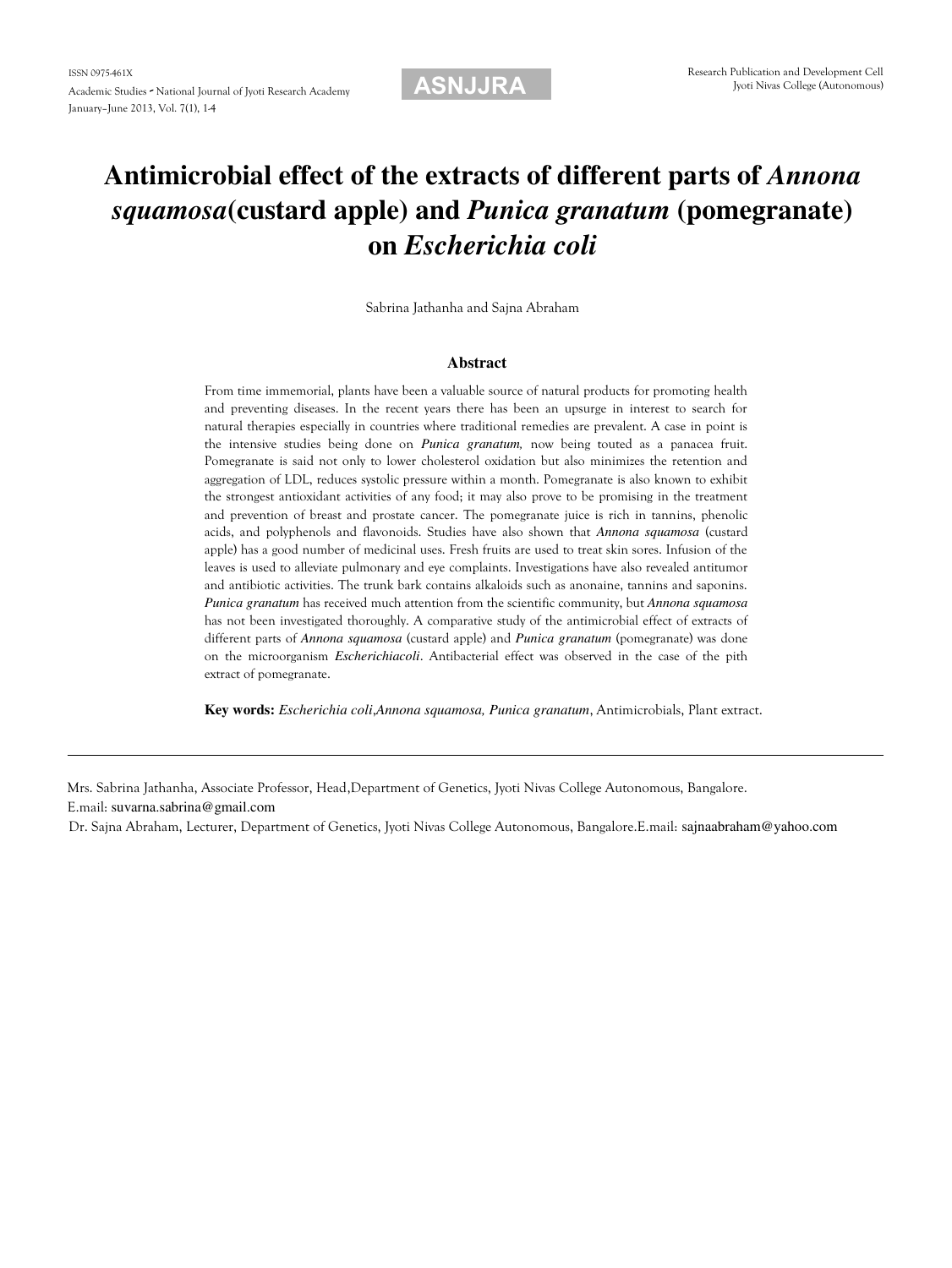### *In vitro* **study on the antimicrobial property of honey and the extracts of different parts** *Punica granatum* **(pomegranate) on** *Staphylococcus aureus*

Leena Alexander

#### **Abstract**

Honey is enjoying a renaissance in medical and prophylactic treatment of a number or diseases because it offers broad-spectrum antimicrobial property to bacteria like *Staphylococcus*, *Pseudomonas*, *Streptococcus*, and *E. coli* that are opportunistic microflora inhabiting the skin,digestive tract and respiratory tract of humans, while *Salmonella typhi* is a pathogen causing enteric fever or typhoid. These opportunistic bacteria cause a number of diseases like pharyngitis, laryngitis, pneumonia, gastritis, rheumatic arthritis and other related diseases in immune compromised individuals.

The emergence of antibiotic resistant bacteria has made it increasingly difficult to treat these microbes. Honey is increasingly being used in the management of infected wounds and other diseases where conventional pharmaceutical products are failing. The fruit, leaf and bark of the *Punica granatum* is known to exhibit interesting pharmacological and toxicological activitiesand they have been extensively used as a traditional remedy against acidosis, dysentery, microbial infections, diarrhoea, helminth infection, hemorrhage and respiratory pathologies. A comparative study of the antimicrobial property of honey and different parts of *Punica granatum* has been undertaken to re-evaluate their antimicrobial property against *Staphylococcus aureus* and also to analyze the phytochemicals present in honey.

**Key words:** honey,*Staphylococcus aureus*,*Punica granatum*, phytochemicals, antimicrobial.

Mrs. Leena Alexander, Associate professor, Department of Zoology, Jyoti Nivas College Autonomous, Bangalore. E.mail: leenalxndr@yahoo.com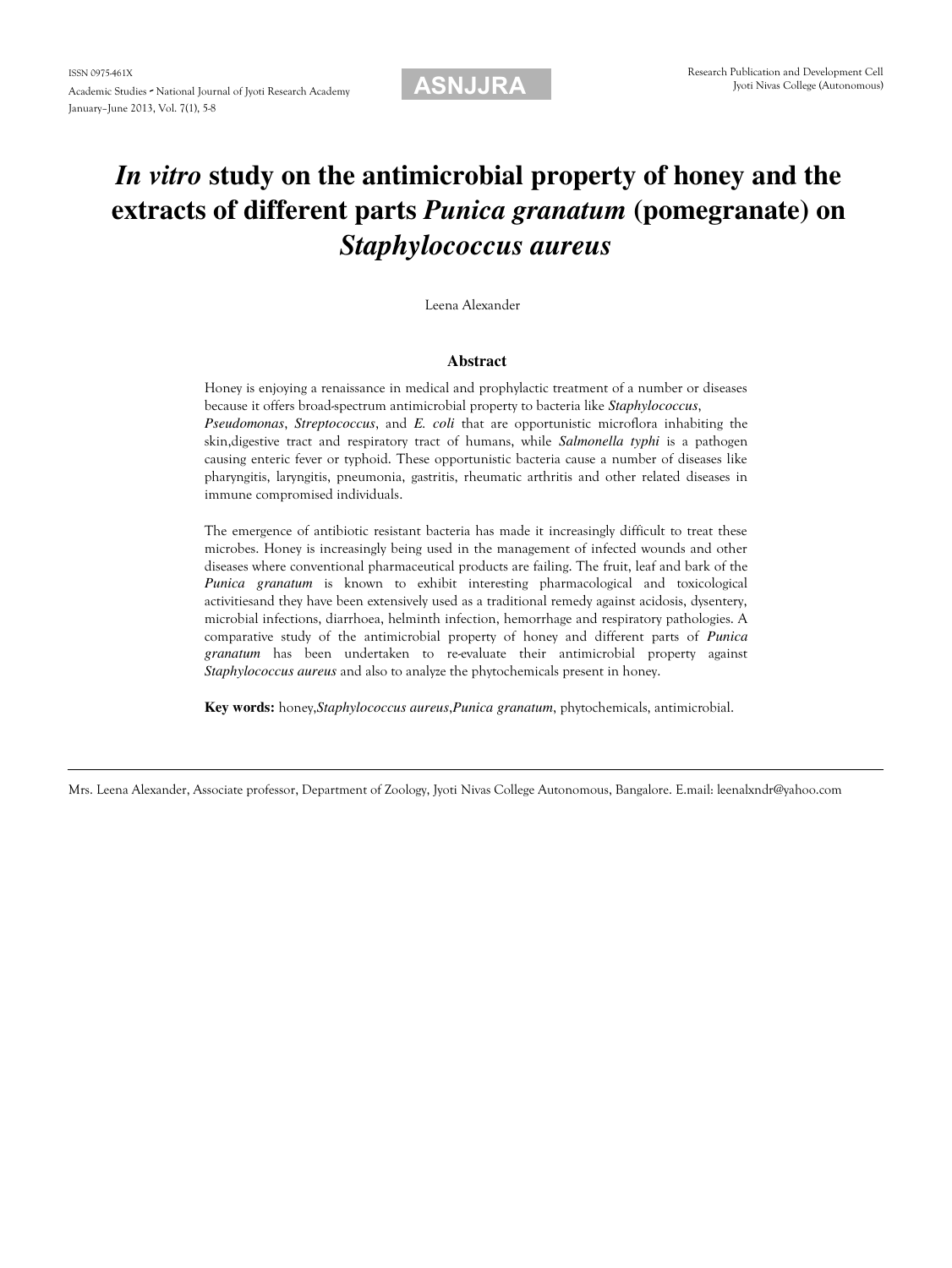### **Salivary Glucose as a Diagnostic Marker and Associated Changes in SOD and Total AOA in Type 2 Diabetic Patients**

Sayeeda Mussavira, Bindhu O.S and Mala Dharmalingam

#### **Abstract**

Diabetes mellitus (DM), an endocrine metabolic disorder of multiple etiologies, has become a worldwide epidemic affecting both developing and developed countries. High level of free radicals and simultaneous decline of antioxidant defence mechanisms contributes to complications in DM including worsening of insulin resistance. Recent research points to the need and importance of monitoring disease specific markers in saliva as an alternative diagnostic medium. Saliva has been shown to reflect variations occurring in blood component levels in diabetes. Exploring saliva for oxidative stress markers, which can reflect the redox status of the body, may have clinical relevance in DM, and along with glucose, can lead to better disease management. In the present work a total of 93 subjects (53 diabetic and 40 healthy controls) were selected. The parameters studied include salivary enzyme super oxide dismutase (SOD) and total antioxidant status (AOA). Analyses were based on spectrophotometric/colorimetric procedures. AOA showed a marked reduction. However, SOD showed only a marginal increase. Spearman correlation analyses showed significant ( $p \le 0.001$ ) positive association of salivary glucose with blood glucose whereas, its associations with AOA was negative. The study concludes that there exists a significant variation with salivary properties in terms of its antioxidant capacity and other stress-associated parameters. The correlations observed suggest the association of these alterations with glycemic status. Hence, the study stresses on the importance of saliva to be a good medium for diagnosis and management of diabetes.

**Key words**: Diabetes mellitus, saliva, SOD, AOA

Ms. Sayeeda Mussavira, Department of Biochemistry, Centre for Post Graduate Studies, Jain University, Bangalore, Karnataka.

Dr. Bindhu O.S., Department of Biochemistry, Centre for Post Graduate Studies, Jain University, Bangalore, Karnataka. e-mail :bindhupradip@yahoo.co.in, Tel: 9845084899

Dr. Mala Dharmalingam, Department of Endocrinology, BhagwanMahaveer Jain Hospital, Bangalore.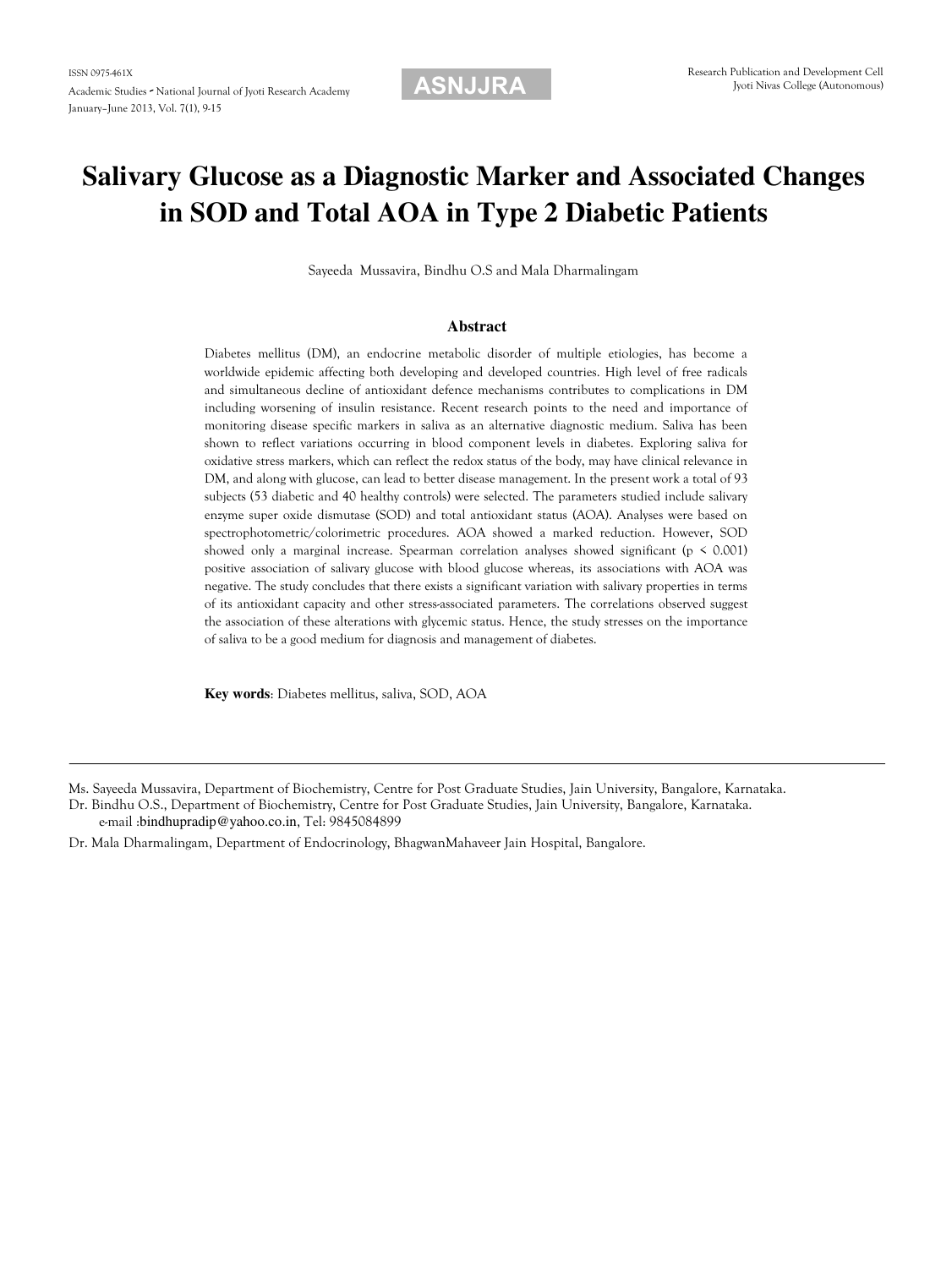### **'Handcuffed to history'-rendering of historicity and questions of identity in** *Midnight's Children* **and** *The Shadow Lines*

V. Shantha and Saima Ali

#### **Abstract**

The discipline of historiography was problematized under the influence of postmodernist thought leading to questioning of the objectivity of the discipline. A more nuanced understanding of the paradigm brought it closer to fiction writing. Most importantly the need to revisit the past in such postcolonial novels as *Midnight's Children* and *The Shadow Lines* is linked to the fact that history is intimately connected to identity.The existential quest for identity led these writers to the exploration of their 'roots' either to explode the notion ofthesingularity of history or undermine its importance by prioritizing human will and action. The 'burden' of the Diasporic condition vis-à-vis the past is another angle explored by these writers. Therefore the rendering of historicity in these works is directly connected to the writers' self-perception.

History is contingent on memory which is unreliable as well as selective. How much and to what extent of the past is recalled by the writer is ideologically driven. In this sense both history and fiction are impacted and even arguably formulated to a great extent by the politics of identity.A thematic study of most diaspora writing would reveal concurrent ideas like those of the notion of nationhood; questions of national identity; sense of alienation; nostalgia for the 'homeland'; multiple identities; reconstruction of narratives through fragmented memory; cosmopolitanism etc.Subverting the paradigm of the conventional historical novel rooted in the History of official records underscores the validity of the multiplicity of narratives, while valorizing the 'unrooted' diaspora condition.

**Key words:** historicity, identity, diaspora, nation, memory.

Ms. Saima Ali, Research Scholar, Christ University, Bangalore.saimaali2k@yahoo.co.in, Ph. No. 9844456302

Dr. V. Shantha, H.O.D. English, JyotiNivas College Autonomous, Bangalore - 560095.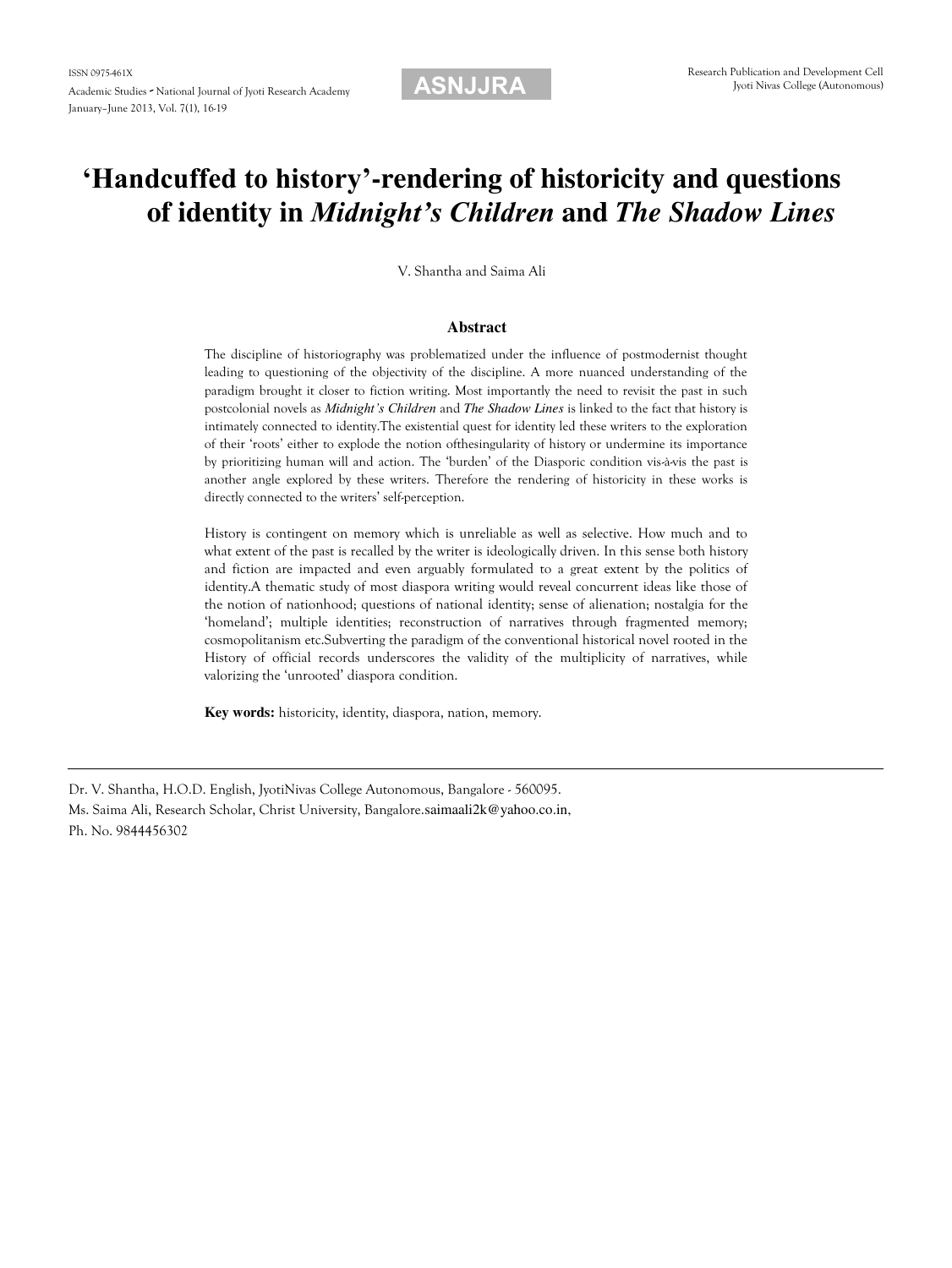### **English as an ever Changing Phenomenon in the Multilingual Post Independence India**

H.N. Prakrithi and H. K. Shivalingaswamy

#### **Abstract**

The contemporary world has understandably been shrunk into one global unit; brought together by several factors such as science, technology, politics, culture, economy and languages. The notion that sound education needs to be initiated by enabling students to achieve mastery over their mother tongue therefore needs to be coupled with promotion of English as a prominent language. Hence the challenge of curriculum design and teaching lies in consolidation of English language skills to make the English text appropriate enough to the current trends of Post Independent India.

The authors here attempt to study the existing situation in the educational quarters where we witness heterogeneity of students who would have had English as either the first language or the second language. The largeness of the classes poses a significant challenge to the teacher where the demands are conspicuously varied. Therefore, the paper here focuses on the situation of the English text and its changing role. In addition, the paper attempts to focus on pedagogical strategies to be adapted to enable students to possess adequate command over the English language with significant emphasis laid on honing the linguistic ability of students in English.

**Key words:** Kannada, English, Heterogeneous learners, Great Books, Common Text.

Mrs. H.N. Prakrithi, Associate professor, Department of English, Jain University.

Dr. H. K. Shivalingaswamy, Associate professor, Department of English, Tumkur University.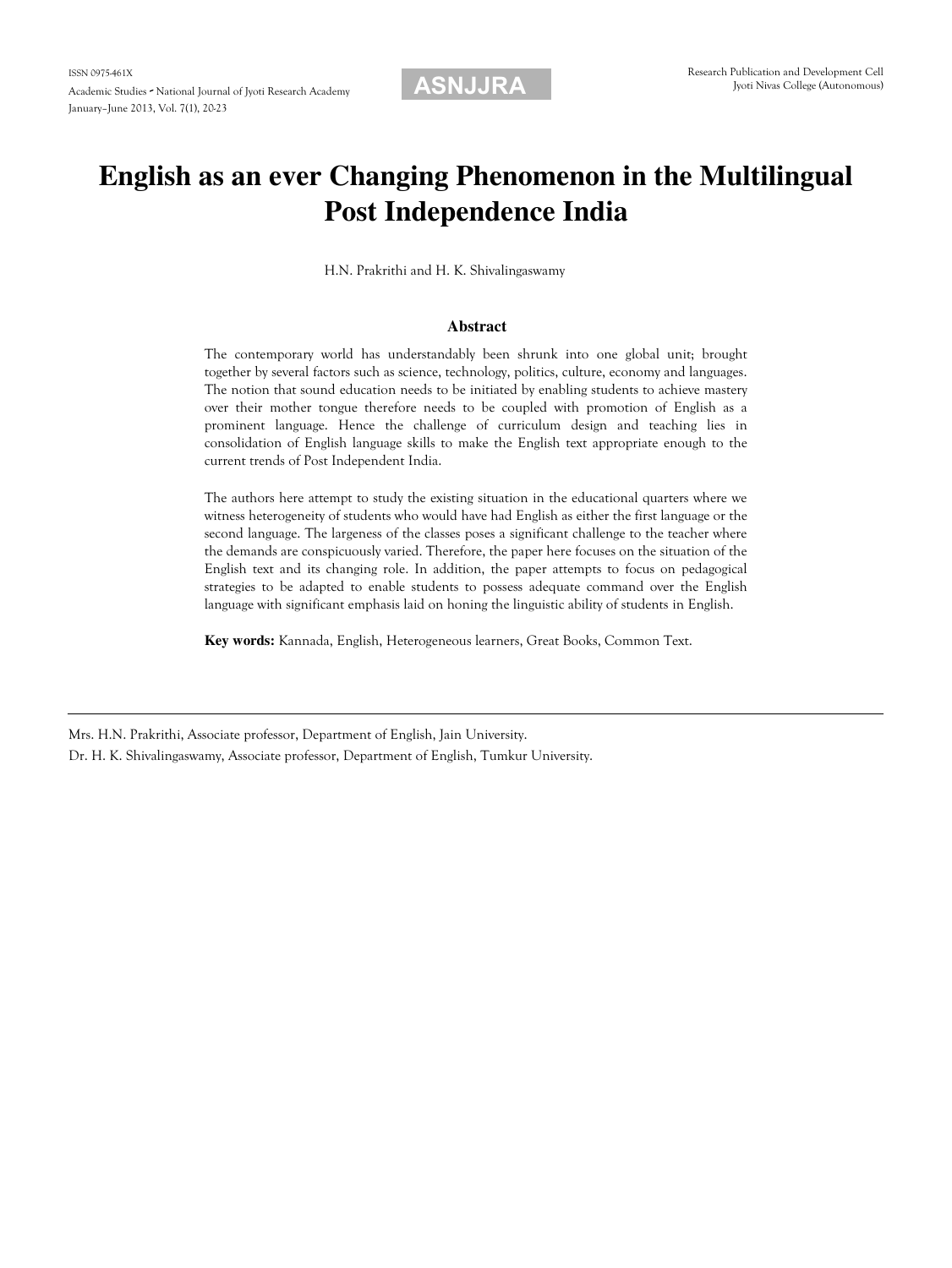# **Malayali women: Education and the development of the self in the early 20th century**

Teena Antony

### **Abstract**

This work is part of a larger project to capture and delineate the cultural history of women from Kerala in the early twentieth century. This article traces the development of the self of Malayali women in the early twentieth century through a reading of two autobiographies - OrmayilNinnu (1964) and Aatmakatha (2010). It also tries to define what education (formal and informal) meant to women during the period. It postulates that education played an important part in the process of negotiating the modernity/tradition, male/female dichotomy, religion/science dichotomies in the lives of women.

**Key words**: women, Kerala, education, auto-biography, caste, modernity.

Ms. Teena Antony, Research Scholar, CSCS, E. mail: antony.teena@gmail.com, Mobile No.: 9845332572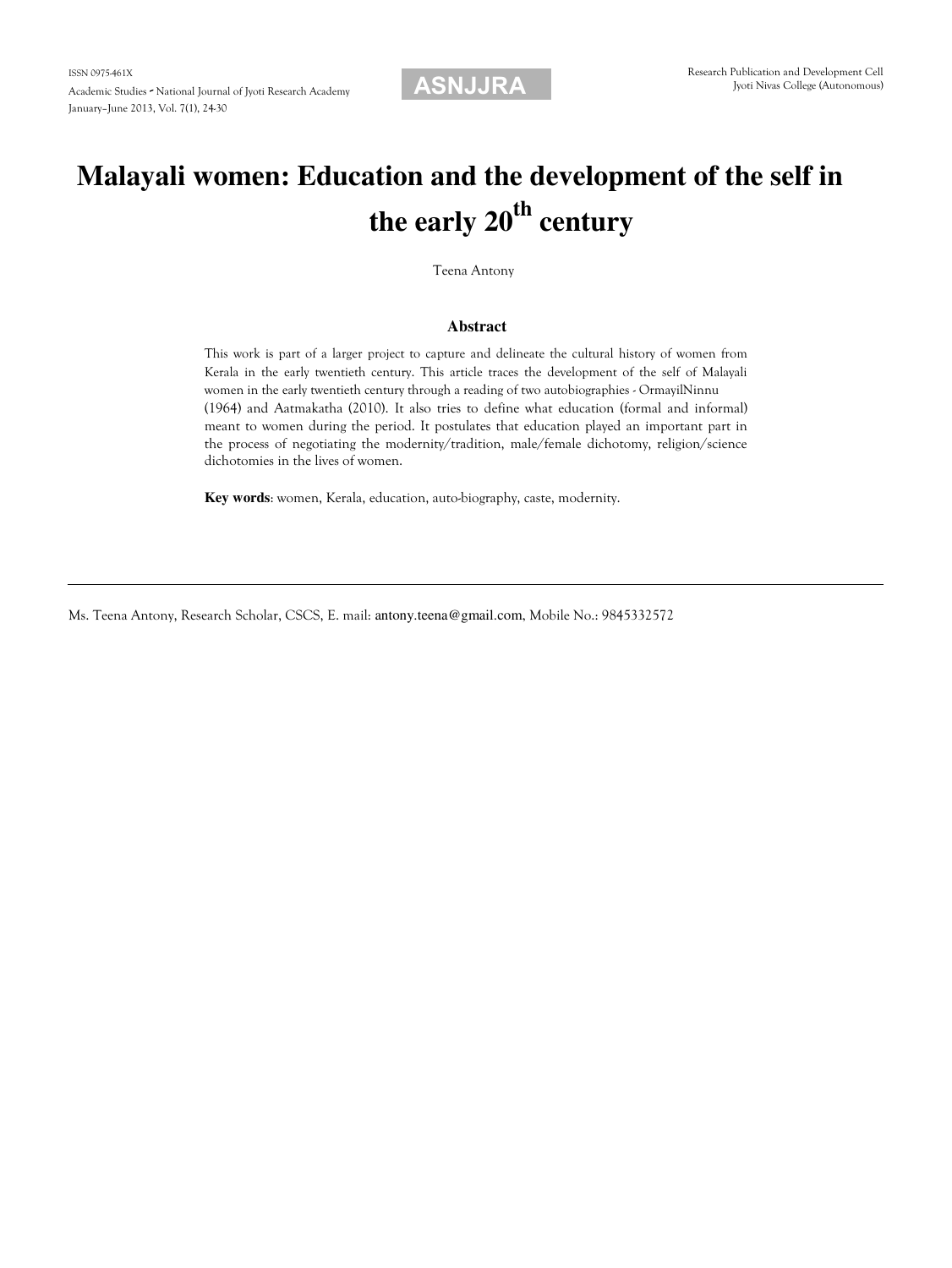### **Business Incubation and Incubatees at AWAKE**

Genevieve Manjunath and Julie Kataki Pathak

#### **Abstract**

Business incubation catalyzes the process of starting and growing companies. From the study conducted by the researchers it was found that a proven model can provide entrepreneurs with expertise, networks and tools they need to make their venture successful. Incubation programs create economies of scale, commercialize technologies, create jobs and build wealth.

In AWAKE the business incubator centre is designed to nurture young businesses.

The findings of the study reveal that the services and benefits of business incubators are wide, so are the missions or objectives.

From the incubatees point of view the functional interaction of the product development center and the pilot-cum-demonstration-production facility will enable the achievement of all or most of their objectives.

AWAKE has set up a Business Incubator, the first of its kind in Asia , to develop enterprises for women in Food Processing. Several women started their activities with a low investment utilizing the infrastructure and services available under one roof, such as support in production, usage of machinery, technical experts, consultants and networking arrangement.

The first person to incubate out of AWAKE 's incubator and become a great success is Ms Indira Gowda( M/S INDIRA FOODS AND BEVERAGE-1992-93)

THE CONCEPT AND AWARENESS OF BUSINESS INCUBATORS IS SLOWLY INCREASING IN INDIA

**Key words:** women entrepreneurs, food industry, business incubation, incubatees, mentoring,entrepreneurial skills, incubation services, training.

Mrs. Genevieve Manjunath, Faculty, Department of Commerce & Management, Jyoti Nivas College Autonomous, Bangalore – 560095. Mrs. Julie Kataki Pathak, Faculty, Department of Commerce & Management, Jyoti Nivas College Autonomous, Bangalore – 560 095.